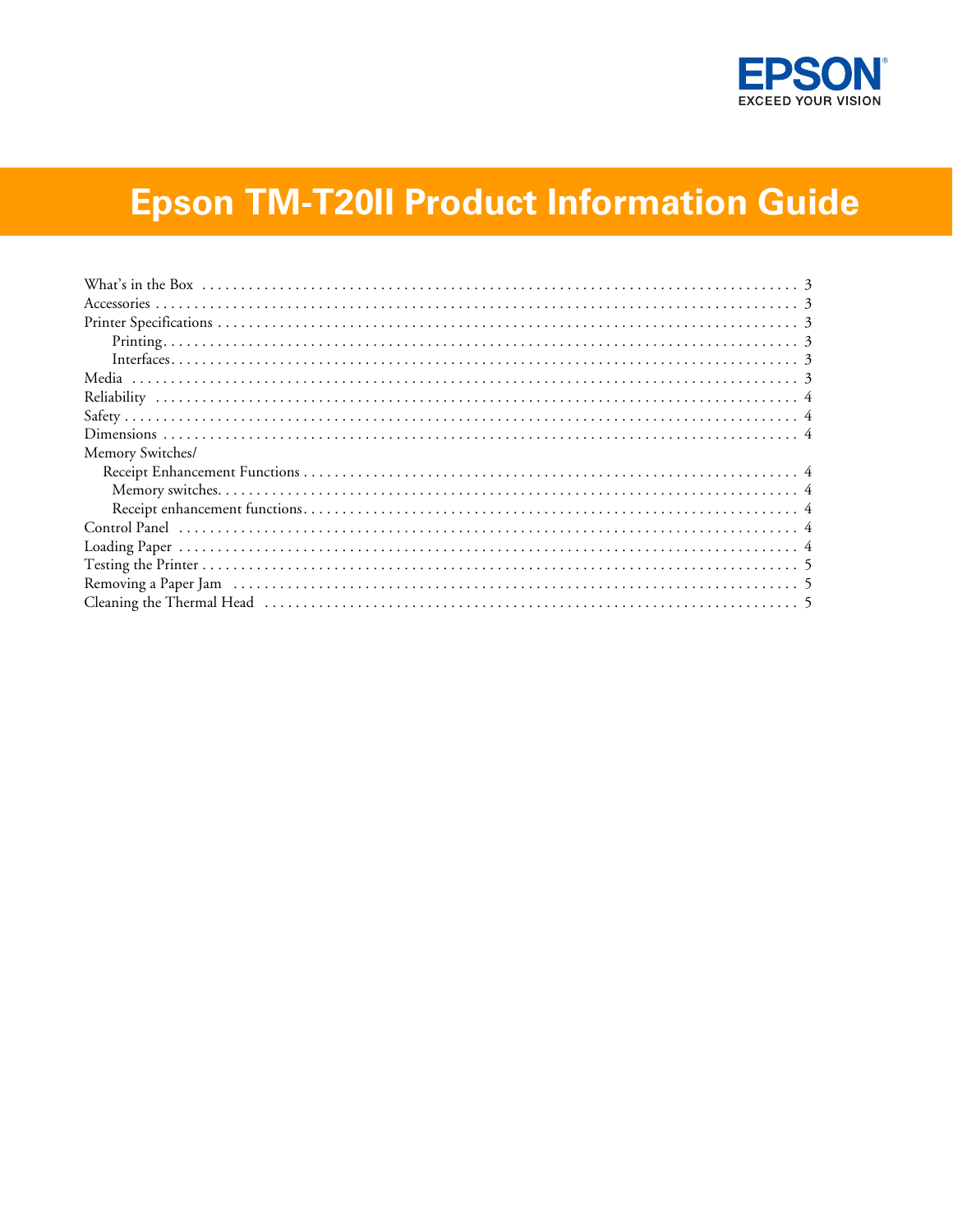

# <span id="page-1-0"></span>**What's in the Box**

- ❏ Printer
- ❏ *Setup Guide*
- ❏ Small thermal paper roll (for operational testing)
- ❏ AC cable
- ❏ CD (includes drivers, utilities, and manuals)
- ❏ Power switch cover
- ❏ 58 mm width roll paper guide
- ❏ USB cable\*
- ❏ Ethernet cable\*
- \* May be included depending on the SKU.

#### <span id="page-1-1"></span>**Accessories**

| Option          | Model   | Part number |
|-----------------|---------|-------------|
| External buzzer | OT-B720 | C32C890634  |

# <span id="page-1-2"></span>**Printer Specifications**

## <span id="page-1-3"></span>**Printing**

| Print method:     | thermal line printing                                                                                                                |
|-------------------|--------------------------------------------------------------------------------------------------------------------------------------|
| Dot density:      | 203 dpi × 203 dpi<br>$(dpi = dots per inch [25.4 mm])$                                                                               |
| Print width:      | 2.83" (72 mm), 576 dots                                                                                                              |
|                   | Characters per line: font A: 48, font B: 64 (80 mm)<br>font A: 35, font B: 46 (58 mm)                                                |
| Print direction:  | unidirectional with friction feed                                                                                                    |
| Print speed:      | $7.87$ "/sec. $(200 \text{ mm/sec.})$ maximum                                                                                        |
| Paper feed speed: | approx. 7.87"/sec. [200 mm/sec.]<br>(continuous paper feed)                                                                          |
| Character sets:   | alphanumeric: 95 characters;<br>international: 18 sets:<br>extended graphics: $128 \times 43$ pages<br>(including user-defined page) |

## <span id="page-1-4"></span>**Interfaces**

Built-in: USB and serial, or Ethernet

## <span id="page-1-5"></span>**Media**

| Paper type: |  | thermal roll paper |
|-------------|--|--------------------|
| Paper size: |  | 80 or 58 mm wide   |
| $\sqrt{2}$  |  |                    |

Supported media:

| Part number   | <b>Manufacturer</b>                      |
|---------------|------------------------------------------|
| TF50KS-E      | NIPPON Paper Industries Co., Ltd.        |
| TF60KS-E      |                                          |
| <b>PD150R</b> | OJI Paper Mfg. Co., Ltd.                 |
| <b>PD160R</b> |                                          |
| <b>PD190R</b> |                                          |
| P220AGB-1     | Mitsubishi Paper Mills Limited.          |
| P350          | Kanzaki Specialty Papers                 |
| AF50KS-E      | Jujo Thermal Oy                          |
| F5041         | Mitsubishi HiTec Paper Flensburg<br>GmbH |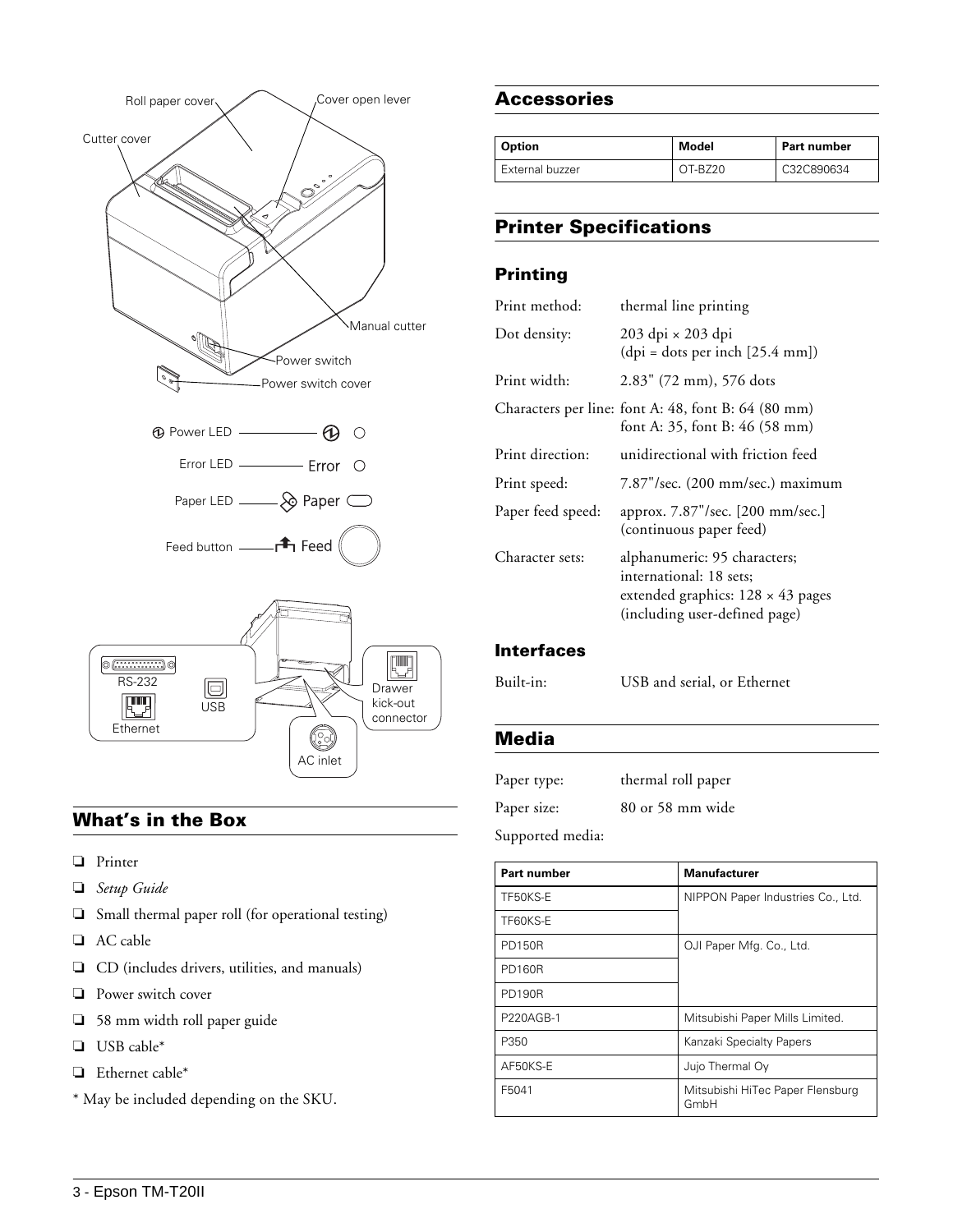| l Part number | <b>Manufacturer</b> |
|---------------|---------------------|
| KT55F20       | Koehler Paper Group |
| KT48F20       |                     |

## <span id="page-2-0"></span>**Reliability**

| Thermal head: | 100 million pulses, 100 km |
|---------------|----------------------------|
| Mechanism:    | 15 million lines           |
| Autocutter:   | 1.5 million cuts           |
| MTBF:         | 360,000 hours              |
| MCBF:         | 60 million lines           |
|               |                            |

## <span id="page-2-1"></span>**Safety**

| EMI:              | FCC Class A<br>CAN ICES-3(A)/NMB-3(A) |
|-------------------|---------------------------------------|
| Safety standards: | UL60950-1<br>CSA C22.2 No 60950-1     |

## <span id="page-2-2"></span>**Dimensions**

| Dimensions                |                                                                                                     |
|---------------------------|-----------------------------------------------------------------------------------------------------|
| $(H \times W \times D)$ : | $5.75" \times 5.51" \times 7.83"$<br>$(146 \text{ mm} \times 140 \text{ mm} \times 199 \text{ mm})$ |
| Weight:                   | approx. 3.74 lb (1.7 kg)                                                                            |

## <span id="page-2-3"></span>**Memory Switches/ Receipt Enhancement Functions**

Use the TM-T20II Utility, Memory Switch Setting Mode, or ESC/POS commands to set the memory switches and receipt enhancement functions listed below. See your TM-T20II documentation for more information.

#### <span id="page-2-4"></span>**Memory switches**

- ❏ Receive buffer capacity
- ❏ BUSY condition
- ❏ Processing when data receive error
- ❏ USB power-saving function
- ❏ Release condition of receive buffer BUSY
- ❏ Paper width
- ❏ Print density
- ❏ Print speed
- ❏ Character code table default
- ❏ International character default
- ❏ Interface selection
- ❏ Power supply unit capacity
- ❏ Number of columns
- ❏ Autocutting after closing cover
- ❏ Paper reduction
- ❏ Font A auto replacement
- ❏ Font B auto replacement
- ❏ Optional buzzer
- ❏ Logo 180 dpi emulation mode
- ❏ Communication condition of serial interface
- ❏ Communication condition of USB interface

#### <span id="page-2-5"></span>**Receipt enhancement functions**

- ❏ Auto top logo
- ❏ Auto bottom logo
- ❏ Auto top/bottom logo extended functions

## <span id="page-2-6"></span>**Control Panel**

#### **(Power) LED**

On when the power is on.

**Note:** Turn off the printer before opening the printer cover.

#### **Error LED**

Steadily on when the printer is offline. Blinking if there is an error. See if the printer cover is open. Turn the printer off for a few seconds, then turn the printer back on. If the LED is still blinking, contact a dealer or qualified service person.

#### **Paper LED**

Comes on when roll paper is low or out. Flashes when the printer is performing a self-test.

#### **Feed button**

Pressing this button once feeds paper by one line. Holding this button down feeds paper continuously.

## <span id="page-2-7"></span>**Loading Paper**

**Warning:** To avoid injury, do not touch any part of the printer other than the roll paper when the printer cover is open.

**Caution:** Do not open the printer cover when the printer is printing or feeding paper; you may damage the printer. Only use paper that meets specifications, and do not use rolls that have the paper glued onto the core.

1. Turn off the printer.